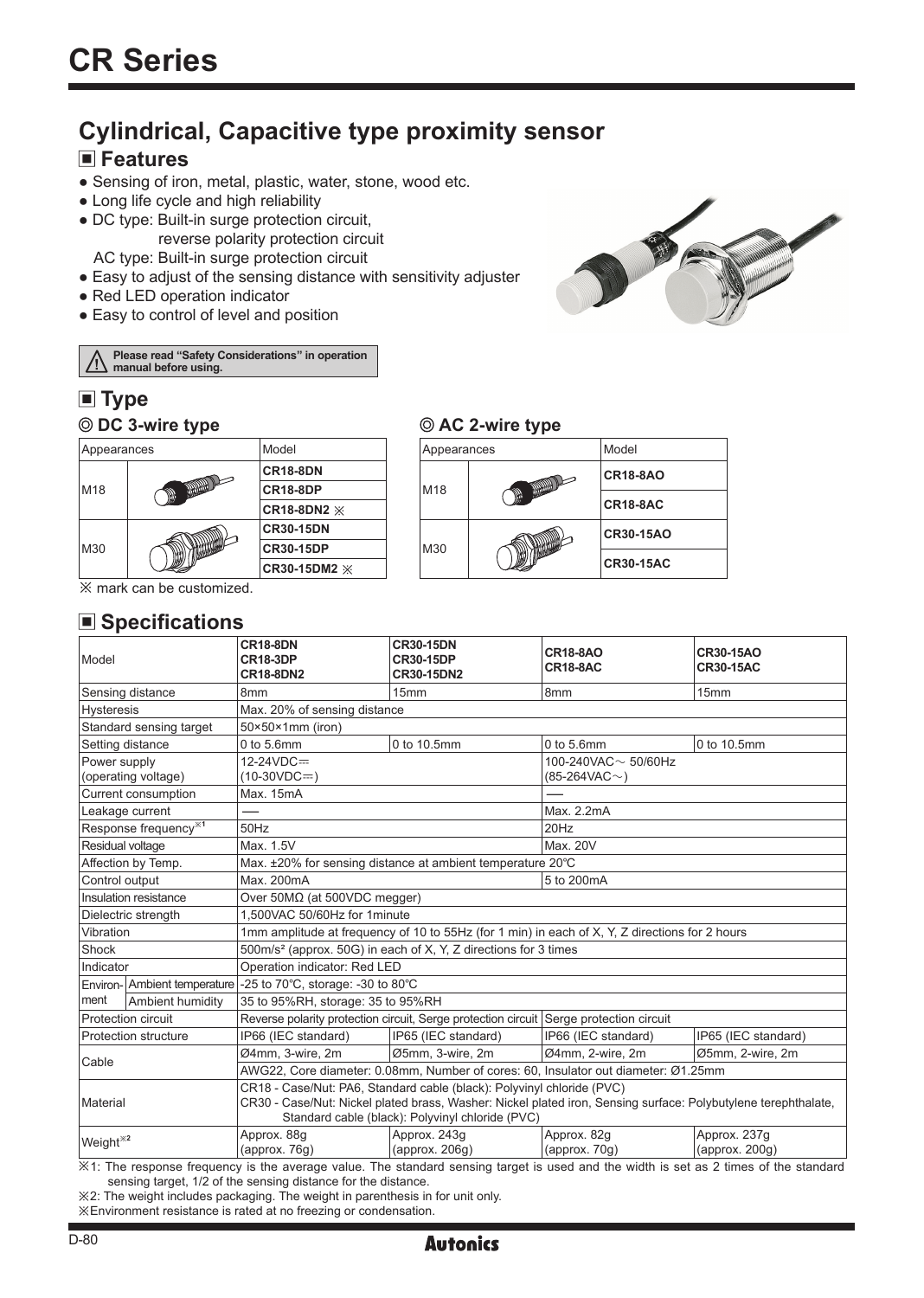# **Cylindrical, Capacitive type**

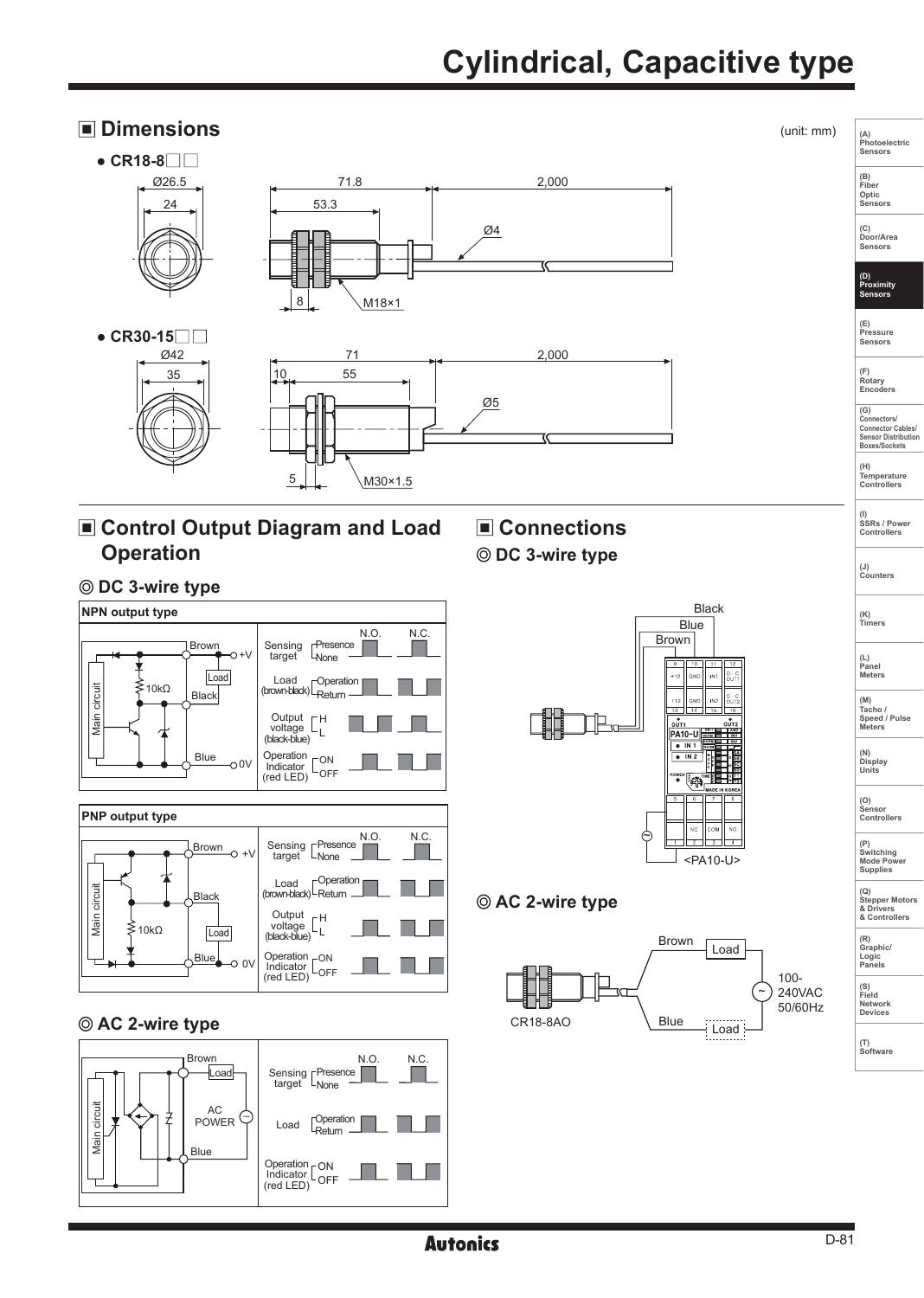# **Sensitivity Adjustment**

Please turn potention VR to set sensitivity as below procedure.

**1.** Without a sensing object, turn the potention VR to the right and stop at the proximity sensor is ON (OFF).



**3.** If the difference of the number of potention VR rotation between the ON (OFF) point and the OFF (ON) point is more than 1.5 turns, the sensing operation will be stable.



**2.** Put the object in right sensing position, turn the potention VR to the left and stop at the proximity sensor is OFF (ON).



**4.** If it is set in sensitivity adjustment position of potention VR at center between **1** and **2**, sensitivity setting will be completed.



- ※When there is distance fluctuation between proximity sensor and the target, please adjust **2** at the farthest distance from this unit.
- ※Turning potention VR toward clockwise, it will be max., or turning toward counter clockwise, it will be min. The number of adjustment should be 15±3 revolution and if it is turned to the right or left excessively, it will not stop, but it idles without breakdown.
- ※( ) is for Normally closed type.

# **Grounding**

The sensing distance will be changed by grounding status of capacitive proximity sensor and the target[50×50×1mm(Iron)]. Please check the material when installing the sensor and selecting the target.

#### **● CR18 type ● CR30 type**

| Ground condition<br>(switch b)<br>Operating distance<br>$\mathsf{I}(\mathsf{mm})$ | ON | OFF | Ground<br>condition     | lSwitch a | ION | OFF       | <b>ON</b>  | <b>OFF</b> |
|-----------------------------------------------------------------------------------|----|-----|-------------------------|-----------|-----|-----------|------------|------------|
|                                                                                   |    |     |                         | Switch b  | ION | <b>ON</b> | <b>OFF</b> | <b>OFF</b> |
|                                                                                   |    |     | Operating distance (mm) |           | 15  | 18        |            | 16         |